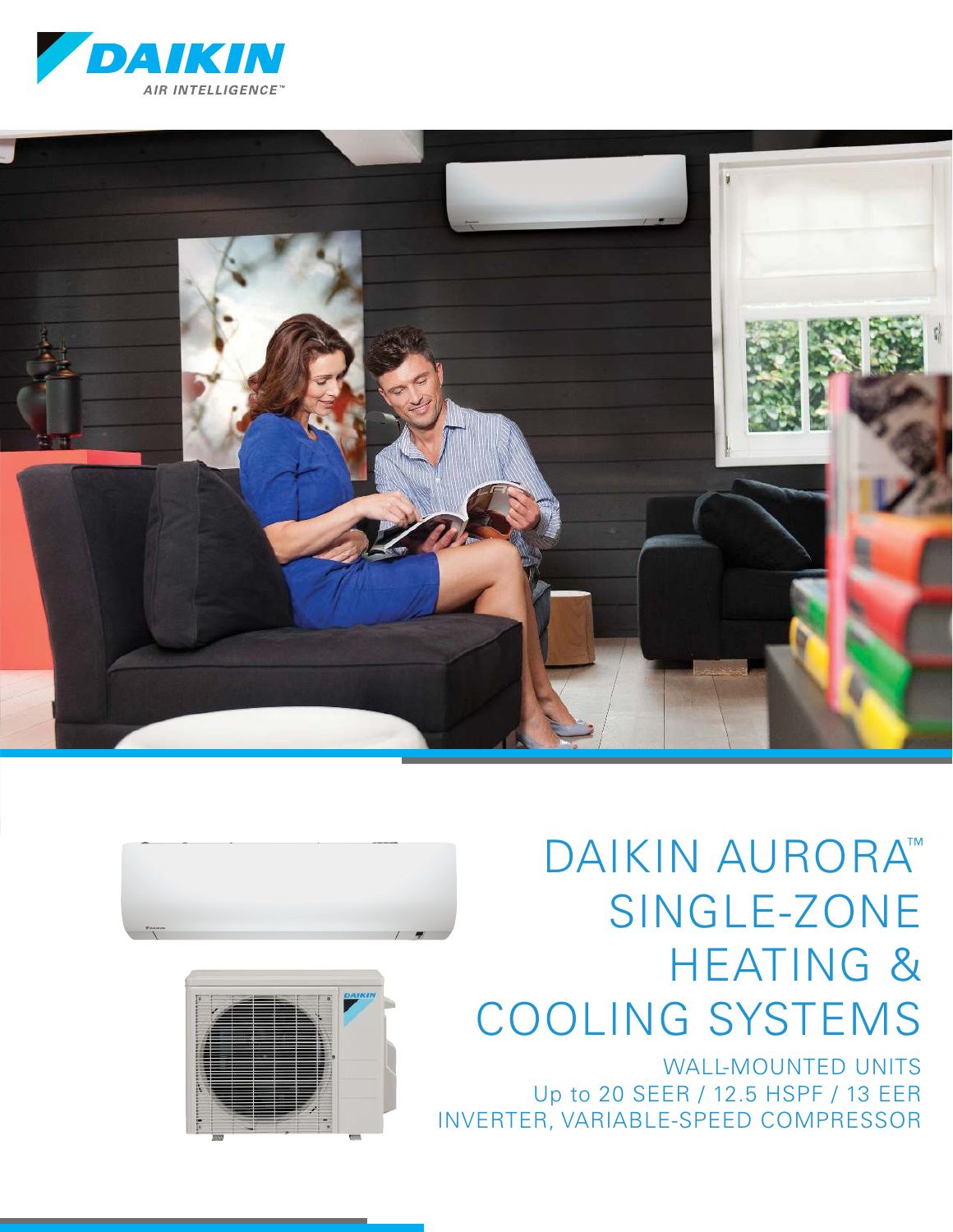**Today, the air is perfect.** Perfect temperature. Perfect humidity. Perfectly clean and fresh, like just after a rainstorm. And the only thing more perfect than this outdoor scenario is that it's all happening inside. Because that's where we work. That's where we play, where we sleep, where we truly live.

And that's why at Daikin, we aim to make the air inside as refreshing as the outside. Better comfort. Better control and efficiency. Better quality. So you can create your own unique ecosystem. And everyday is perfect. **Inside and out.**

Daikin AURORA™ Single-Zone Wall-Mounted Heat Pump INVERTER, VARIABLE-SPEED COMPRESSOR



#### AIR INTELLIGENCE™ built inside

A better understanding of how people inhabit their living spaces has led to products designed to create indoor environments that help use energy resources more effectively. Heat pumps extract or reject heat from the outside air, even in cold weather. They use an electrically powered compressor and are extremely effective at heating and cooling an

apartment or a house. Daikin heat pumps are quiet and discreet, and use state-of-the-art technology to keep your energy bills low. With a Daikin heat pump, a large portion of the energy used to heat or cool your home comes from the outside air, a free and infinitely renewable resource.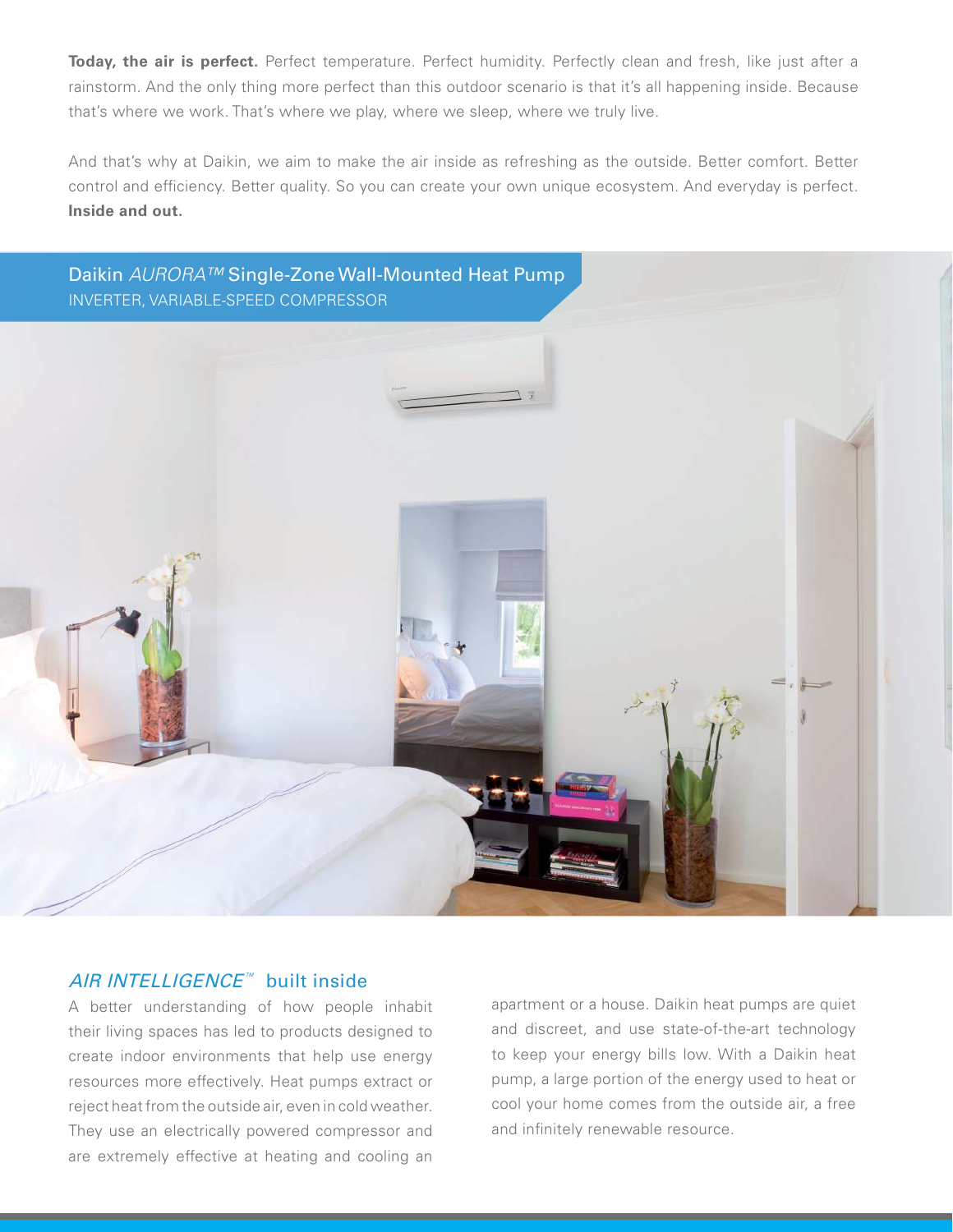# Daikin AURORA™

#### Designed for living: Solutions for even the coldest regions.

Total indoor climate control means having the ability to select a desirable temperature for each space in a house and to have that temperature maintained no matter what the temperature outside – even when it is down to -13°F / -25°C, ensuring all year round comfort. For the coldest regions, the outdoor units of this Daikin AURORA heat pump system have been redesigned to withstand extreme weather conditions with excellent energy efficiency ratings.

#### Premium comfort features:

- » **Energy Efficient –** Up to 20 SEER / 12.5 HSPF / 13 EER for ultra-efficient cooling and heating operation and reduced operating costs compared to conventional lower-efficiency systems.
- » **Advanced Filtration -** Long life, washable filters.
- ›› **Enhanced Capacity –** Up to 100% Heating Capacity at  $5^{\circ}F$  (-15 $^{\circ}C$ ) and operate efficiently as low as -13°F ambient temperature. Up to 100% Cooling Capacity at 104°F (40°C).

#### Ideal solution for:

- ›› Primary living areas (master bedrooms and living rooms)
- ›› Hot or cold rooms
- » Rooms with poor air flow
- ›› Renovations and remodeling
- ›› Basements, attics and garages
- ›› New construction

#### Outdoor Unit Features:



**Anti-Corrosion Treatment on Heat Exchanger** 

#### **-13ºF Cold climate ready**

(continuous operation down to -13°F)



Our outdoor unit drain pans have up to 14 holes which allows for effective drainage

of condensation. In some case, this improved drain pan design eliminates the need for drain pan heaters, resulting in higher efficiencies in low ambient temperatures.







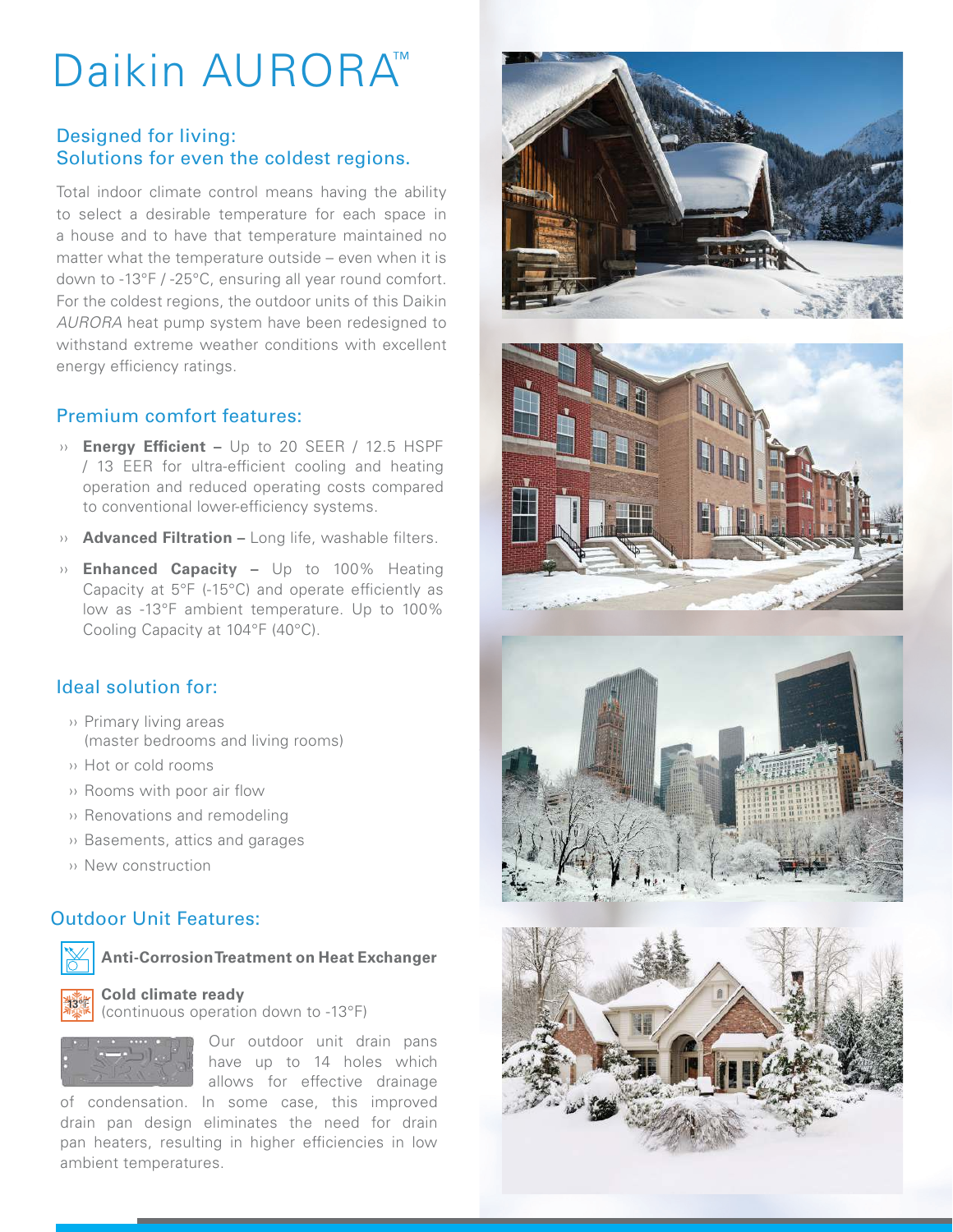



#### **Comfort**

We offer a wide range of products, and always provide you with the ideal solution, whether for an apartment, condo or a house. Our units are whisper quiet and, with their specially designed airflow pattern, they create your ideal indoor climate.

Daikin units are designed to include features that let you create your own unique ecosystem. From the wide angle louver design to the auto-swing and comfortable mode controller settings, effective heating and cooling is ensured throughout the space.

#### Smart inverter technology

Integrated with an inverter variable-speed compressor, Daikin systems deliver the capacity required to maintain desired room conditions, typically reducing energy consumption by up to 30% or more (compared to traditional fixed-speed ducted systems). This technology minimizes temperature fluctuations and provides continuous cooling and heating comfort.

#### Energy Efficiency

Our products are designed to be highly efficient all year round, and their low energy consumption is reflected in low energy bills for you.

#### **Control**

Our expertise makes life easier for you, allowing you to control your system via a smartphone app or a user-friendly remote control.

#### **Reliability**

Daikin products are renowned for their reliability. And you can rely on service to match, with industry leading warranties.\*



<sup>\*</sup> Complete warranty details available from your local dealer or at www.daikincomfort.com. To receive the 12-Year Parts Limited Warranty, online registration must be completed within 60 days of installation. Online registration is not required in California or Quebec.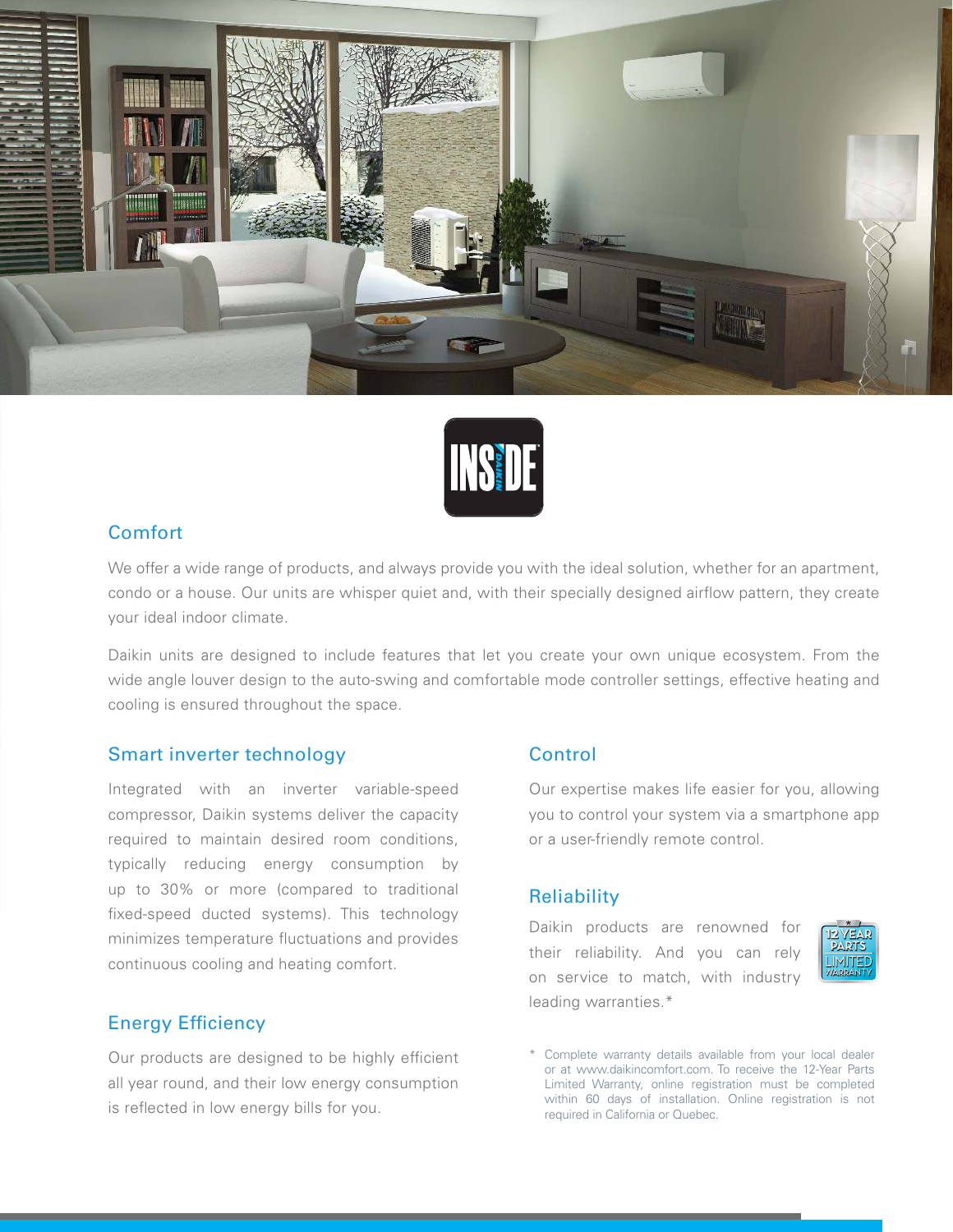### WALL-MOUNTED UNITS Up to 20 SEER / 12.5 HSPF / 13 EER INVERTER, VARIABLE-SPEED COMPRESSOR

### Discreet wall-mounted unit providing high efficiency and comfort.

The smooth panel of the AURORA indoor unit allows it to blend in with any decor. Whether your rooms are large or small, Daikin has units with the capacities to provide the climate you want and which suit your budget.

## Indoor Unit Features:



**Program Dry** allows humidity levels to be reduced.



**Titanium Apatite Photocatalytic Air Purifying Filter** – This filter combines the air-purifying filter and titanium apatite photocatalytic deodorizing filter in a single highly effective unit.



**Hot Start.** When the heating operation starts or when the unit changes from cooling to heating there is no cold draft.

**Comfort mode** adjust the direction and airflow rate so that the air from the unit does not blow directly on the occupants of the room in cooling. When heating, the flap turns vertically downwards to drive warm air to the bottom of the room.



**Pushing the POWERFUL button** on the remote control gives you a boost in cooling or heating power for a 20-minute period, even if the unit is already operating at high capacity.

#### Knowledge is power.

In general, system performance is measured by a higher Seasonal Energy Efficiency Ratio (SEER) and Energy Efficiency Ratio (EER). Higher ratings mean lower operating costs. Similarly, a higher rated Heating Seasonal Performance Factor (HSPF) and Coefficient of Performance (COP) means a more efficient air-source heat pump.

#### Why is it Important?

The COP of a heat pump is the ratio of:  $COP = \frac{energy \, out}{energy \, in}$ When the COP is >1, the result is a system providing more heating energy than energy consumed. As the COP increases, the higher the efficiency - resulting in lower utility costs.



# Individual comfort and control.

Daikin systems come standard with an infrared remote controller allowing you to access all functions at the click of a button.



#### From anywhere in the world. Or your living room.

It can happen to anyone. You forgot to change the temperature of your heat pump system or air conditioner before leaving the house, or you will be delayed returning home and wish to avoid needlessly heating or cooling your home. What in the past would have resulted in wasted energy is no longer a problem. With the new Daikin Comfort Control App, you are always in control. You can use your tablet or smart-phone to access your Daikin system via the internet.



AURORA™ Single-Zone Heat Pump Efficiency ratings